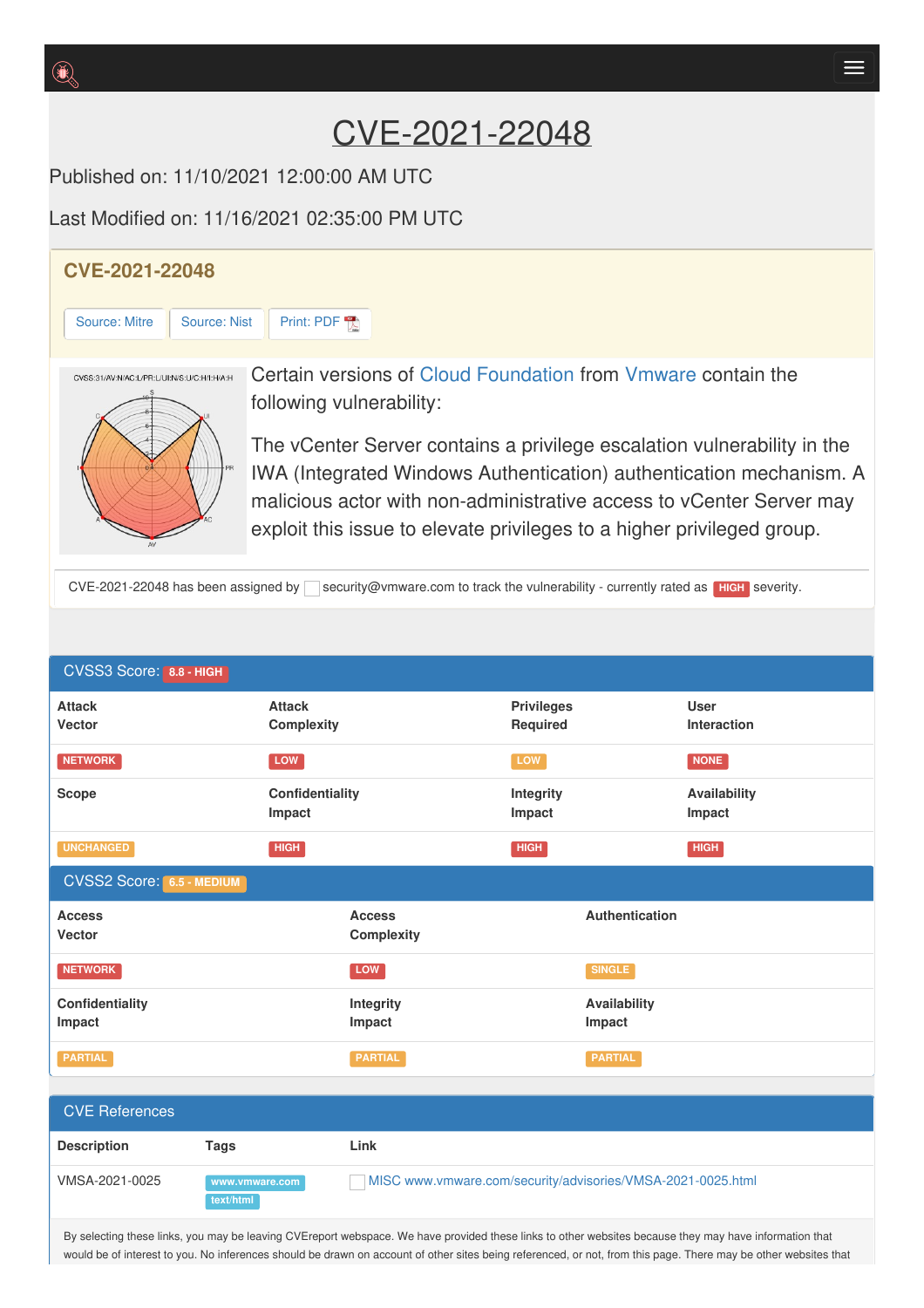are more appropriate for your purpose. CVEreport does not necessarily endorse the views expressed, or concur with the facts presented on these sites. Further, CVEreport does not endorse any commercial products that may be mentioned on these sites. Please address comments about any linked pages to [comment@cve.report](mailto:%20comment@cve.report).

## Related QID Numbers

[216272](http://cve.report/qid/216272) VMware vCenter Server 7.0 Privilege Escalation Vulnerability (VMSA-2021-0025)

[216273](http://cve.report/qid/216273) VMware vCenter Server 6.7 Privilege Escalation Vulnerability (VMSA-2021-0025)

[216274](http://cve.report/qid/216274) VMware vCenter Server 6.5 Privilege Escalation Vulnerability (VMSA-2021-0025)

## Known Affected Configurations (CPE V2.3)

| <b>Type</b>                                                     | Vendor         | <b>Product</b>          | <b>Version</b> | Update                   | <b>Edition</b> | Language |  |  |
|-----------------------------------------------------------------|----------------|-------------------------|----------------|--------------------------|----------------|----------|--|--|
| Application                                                     | <b>V</b> mware | <b>Cloud Foundation</b> | All            | All                      | All            | All      |  |  |
| Operating<br>System                                             | <b>V</b> mware | <b>Cloud Foundation</b> | All            | All                      | All            | All      |  |  |
| Application                                                     | <b>V</b> mware | <b>Vcenter Server</b>   | 6.5            | $\overline{\phantom{a}}$ | All            | All      |  |  |
| Application                                                     | <b>V</b> mware | <b>Vcenter Server</b>   | 6.7            | $\overline{\phantom{a}}$ | All            | All      |  |  |
| Application                                                     | <b>V</b> mware | <b>Vcenter Server</b>   | 7.0            | $\overline{\phantom{a}}$ | All            | All      |  |  |
| cpe:2.3:a:vmware:cloud_foundation:*:*:*:*:*:*:*:*:              |                |                         |                |                          |                |          |  |  |
| cpe:2.3:o: vmware: cloud foundation: *: *: *: *: *: *: *: *: *: |                |                         |                |                          |                |          |  |  |

cpe:2.3:a:vmware:vcenter\_server:6.5:-:\*:\*:\*:\*:\*:\*:

cpe:2.3:a:vmware:vcenter\_server:6.7:-:\*:\*:\*:\*:\*:\*:

cpe:2.3:a:vmware:vcenter\_server:7.0:-:\*:\*:\*:\*:\*:\*:

#### No vendor comments have been submitted for this CVE

## Social Mentions

| <b>Source</b>            | <b>Title</b>                                                                                                                                     | Posted (UTC)           |
|--------------------------|--------------------------------------------------------------------------------------------------------------------------------------------------|------------------------|
| @DCIS SUND               | Varsel! ?KRITIKALITET: Øget risiko (Gul)? CVE-2021-22048 VMvare har informeret om en<br>sårbarhed i deres vCenter Se twitter.com/i/web/status/1  | 2021-11-10<br>16:14:55 |
| @CVEreport               | CVE-2021-22048 : The vCenter Server contains a privilege escalation vulnerability in the IWA<br>Integrated #Windows A twitter.com/i/web/status/1 | 2021-11-10<br>18:02:39 |
| @makopicut               | VMware vCenter Server IWA privilege escalation vulnerability (CVE-2021-22048) VMSA-2021-0025<br>vmware.com/security/advis                        | 2021-11-10<br>18:05:47 |
| $\leftarrow$ Previous ID |                                                                                                                                                  | Next $ID \rightarrow$  |

## © [CVE.report](https://cve.report/) 2022 | |

Use of this information constitutes acceptance for use in an AS IS condition. There are NO warranties, implied or otherwise, with regard to this information or its use. Any use of this information is at the user's risk. It is the responsibility of user to evaluate the accuracy, completeness or usefulness of any information, opinion, advice or other content. EACH USER WILL BE SOLELY RESPONSIBLE FOR ANY